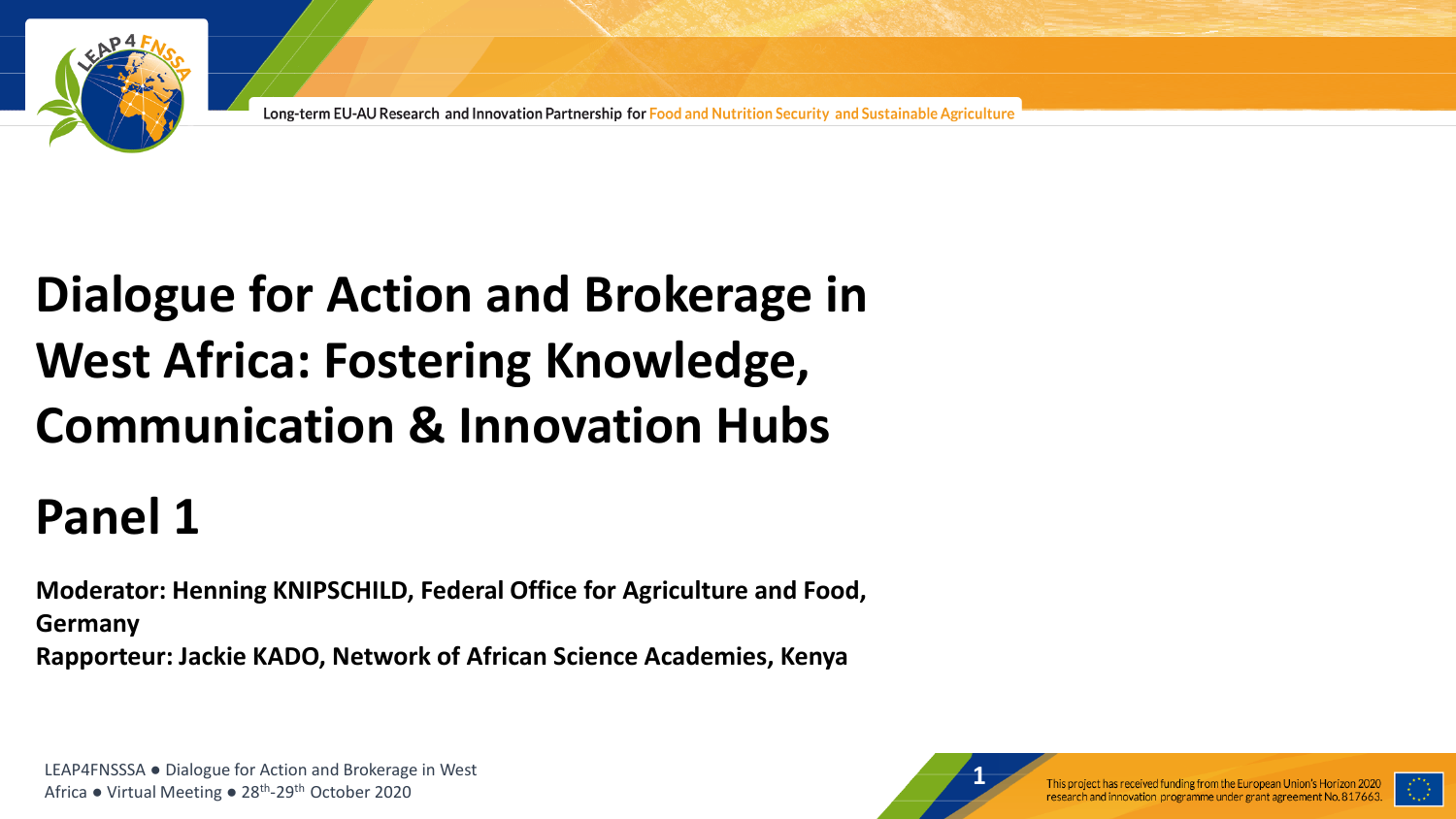### WELCOME !

### **PANEL 1 THEME:**

Policies and programmes on **F**ood and **N**utrition **S**ecurity and **S**ustainable **A**griculture in (FNSSA) West Africa …

*...within the frame of* the EU - AU cooperation in Research and Innovation and the partnership for Green Transition programs for

- sustainable intensification,
- agriculture and food systems for nutrition,
- expansion and improvement of agriculture trade and markets,
- and cross cutting issues,
- **LEAP - Long-term EU-AU Partnerships** Mr Stefan A. Haffner <sup>2</sup> • for women, youth and innovators, launched within the latest African European R & I for FNSSA.

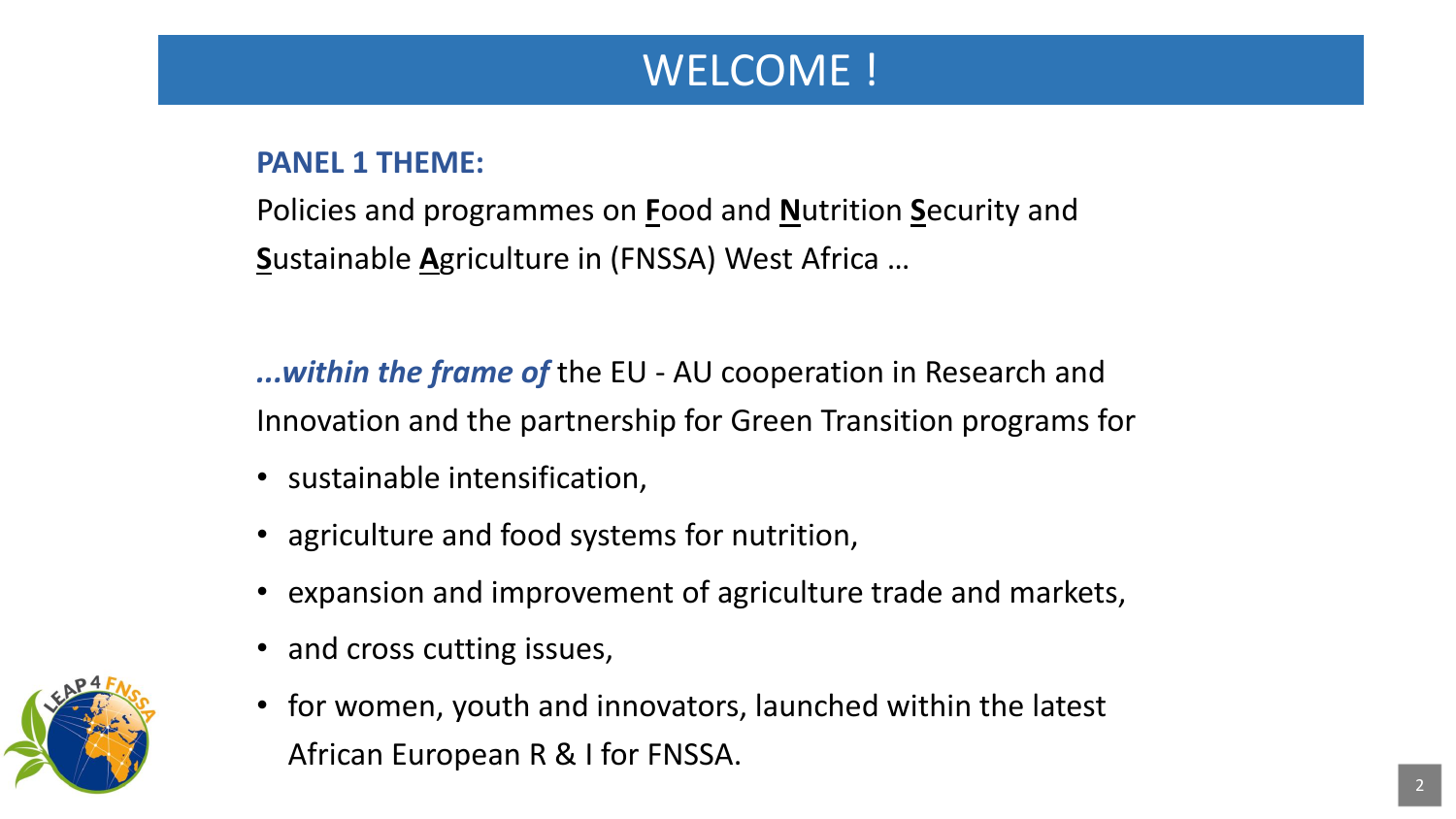### The objective of this initiative is …

..to launch a West African FNSSA Chapter of the AU-EU-Partnership.

### **What is the motivation to invite our participants to this Panel #1 ?**

The partners of the LEAP4FNSSA project warmly invite partners in West Africa to join into the R&I collaboration within the frame of the AU-EU-Partnership.

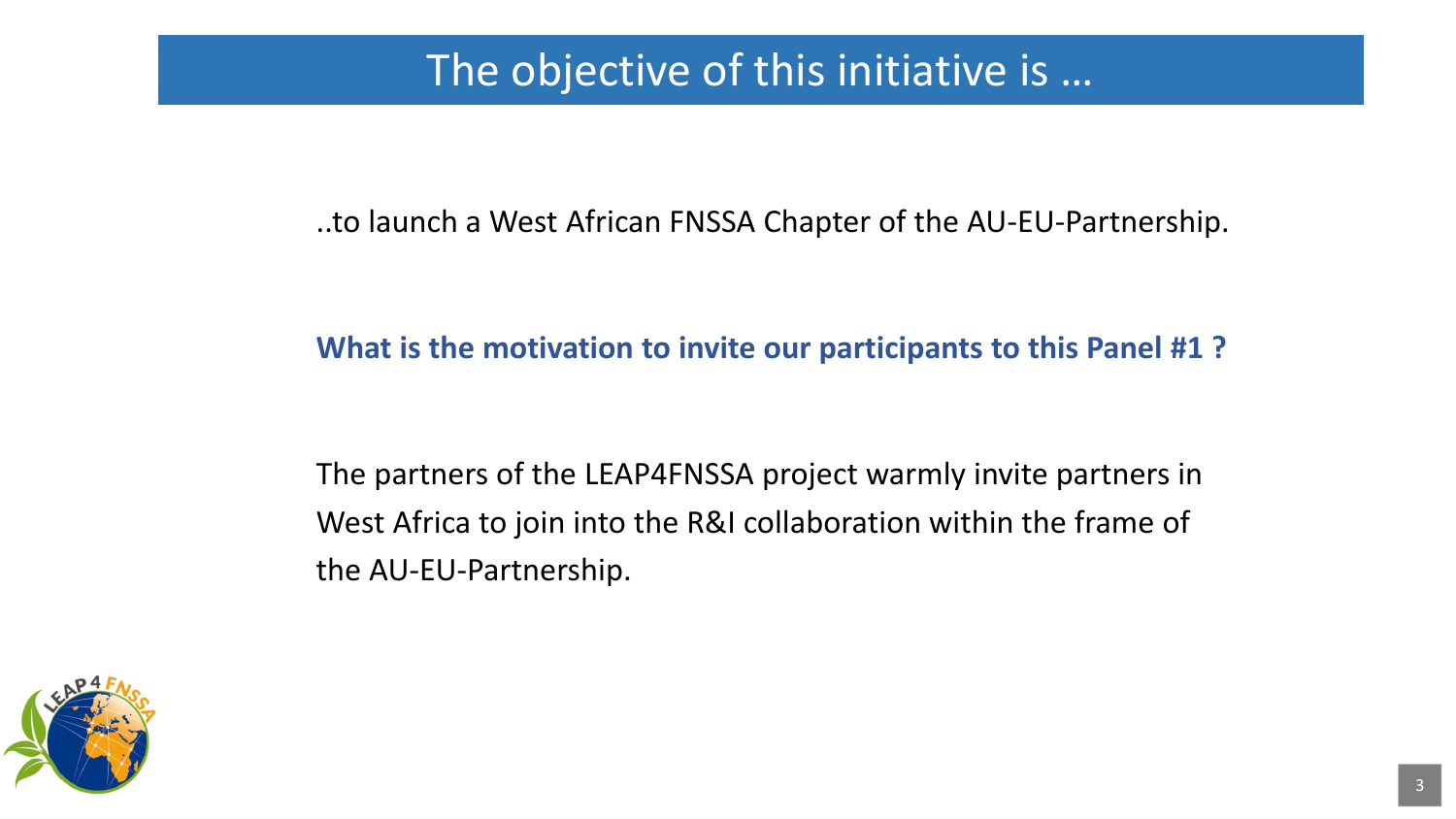### Panel 1 members

**Moderator: Henning KNIPSCHILD**, Federal Office for Agriculture and Food, Germany

**Rapporteur: Jackie KADO**, Network of African Science Academies, Kenya

- **1. Dr. Hamidou Hamadou TAMBOURA**, Sahel Alliance Declaration, Fonds National de la Recherche et de l'Innovation pour le Devéloppement (FONRID), Burkina Faso
- **2. Dr. Sylvie LEWICKI**, Mapping of research agenda within the Sahel Alliance, Regional Director of CIRAD in West Africa
- **3. Dr. Abdou TENKOUANO**, Food Nutrition Security and Sustainable Agriculture Research Demand in West Africa, CORAF Executive Director
- **4. Dr. Irene ANNOR-FREMPONG**, African Science Agenda, Director Research and Innovation, Forum for Agricultural Research in Africa, FARA
- **5. Ernest AUBEE**, From National Policies to a Regional Agricultural Investment Programme (RAIP) Economic Community of West African States, ECOWAS
- **6. Bernard MALLET**, Enhancement of the AU-EU Funders Alliance: the case of LEAP Agri and LEAP 4 FNSSA, Agence National de la Recherche, LEAP Agri Coordinator, France
- **7. Stefan A. HAFFNER**, The LEAP4FNNSA Sorting House Mechanism and Network in the Programme and Innovation Management Cycle (PIMC), German Aerospace Center (DLR-PT), Germany



**LEAP - Long-term EU-AU Partnerships** Mr Stefan A. Haffner <sup>4</sup> **9. Expert: Dr. Moumini SAVADOGO,** Executive Director WASCAL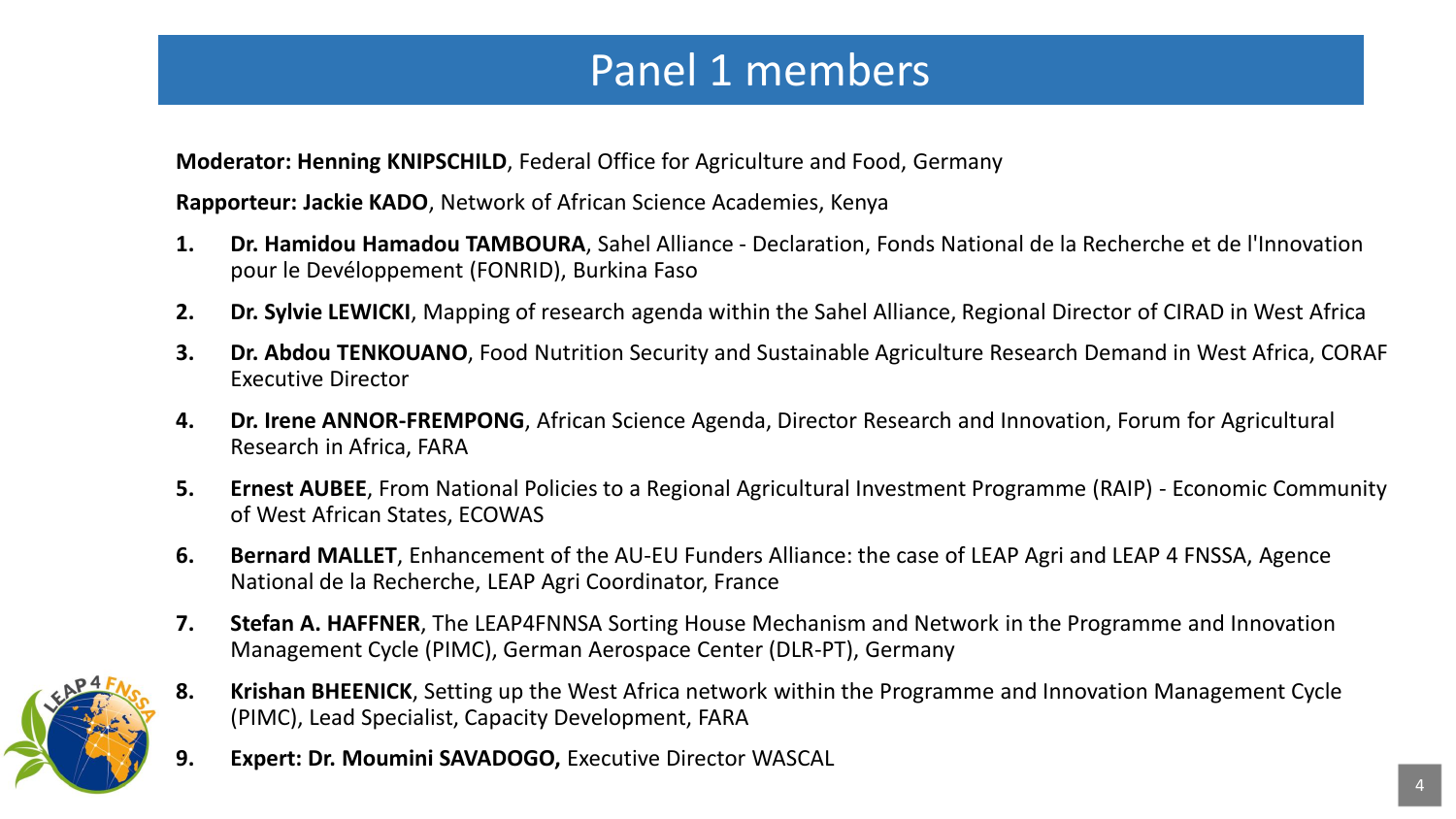### We invite participants from Panel 0 to discuss with us

- 10. Moderator Panel 0: **Dr. Rose OMARI**, Science and Technology Policy Research Institute, Ghana
- **11. Dr. Wilhemina QUAYE**, Director, Council for Scientific and Industrial Research/ Science and Technology Policy Research Institute (CSIR-STEPRI), Ghana
- **12. Dr. Laila LOKONSANG**, African Union Commission
- **13. Marta IGLESIAS**, LEAP4FNSSA Policy Officer, European Commission
- 14. Maurizio RAELI, Director of the CIHEAM Mediterranean Agronomic Institute of Bari, Italy
- **15. Philippe PETITHUGUENIN**, LEAP4FNSSA Coordinator, Centre de Coopération Internationale en Recherche Agronomique pour le Développement, CIRAD, France
- 16. Rapporteur Panel 0 : **Ibrahim K. ASANTE**, Science and Technology Policy Research Institute, Ghana

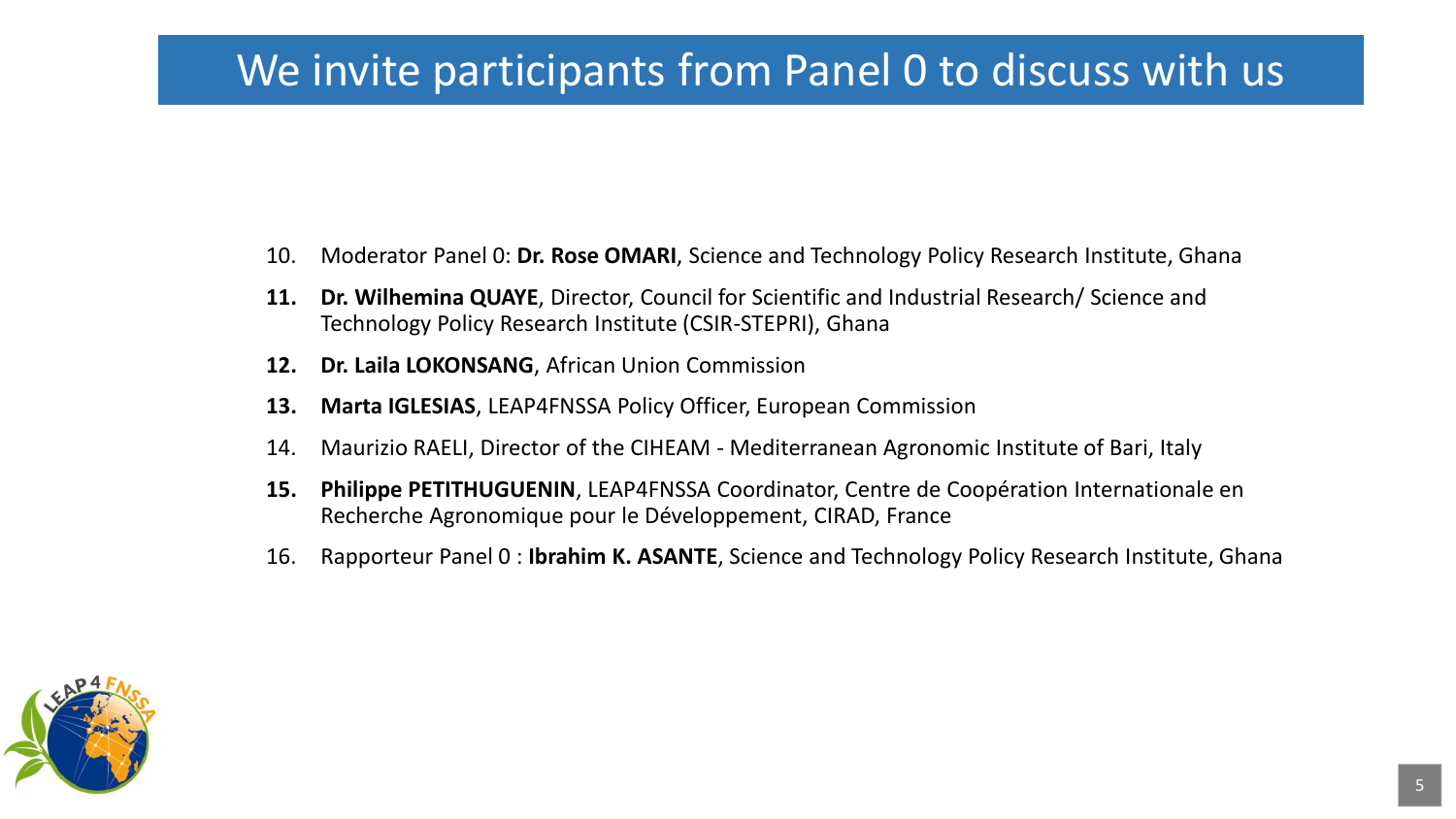*What are the starting points to launch a Research and Innovation Collaboration in West Africa?*



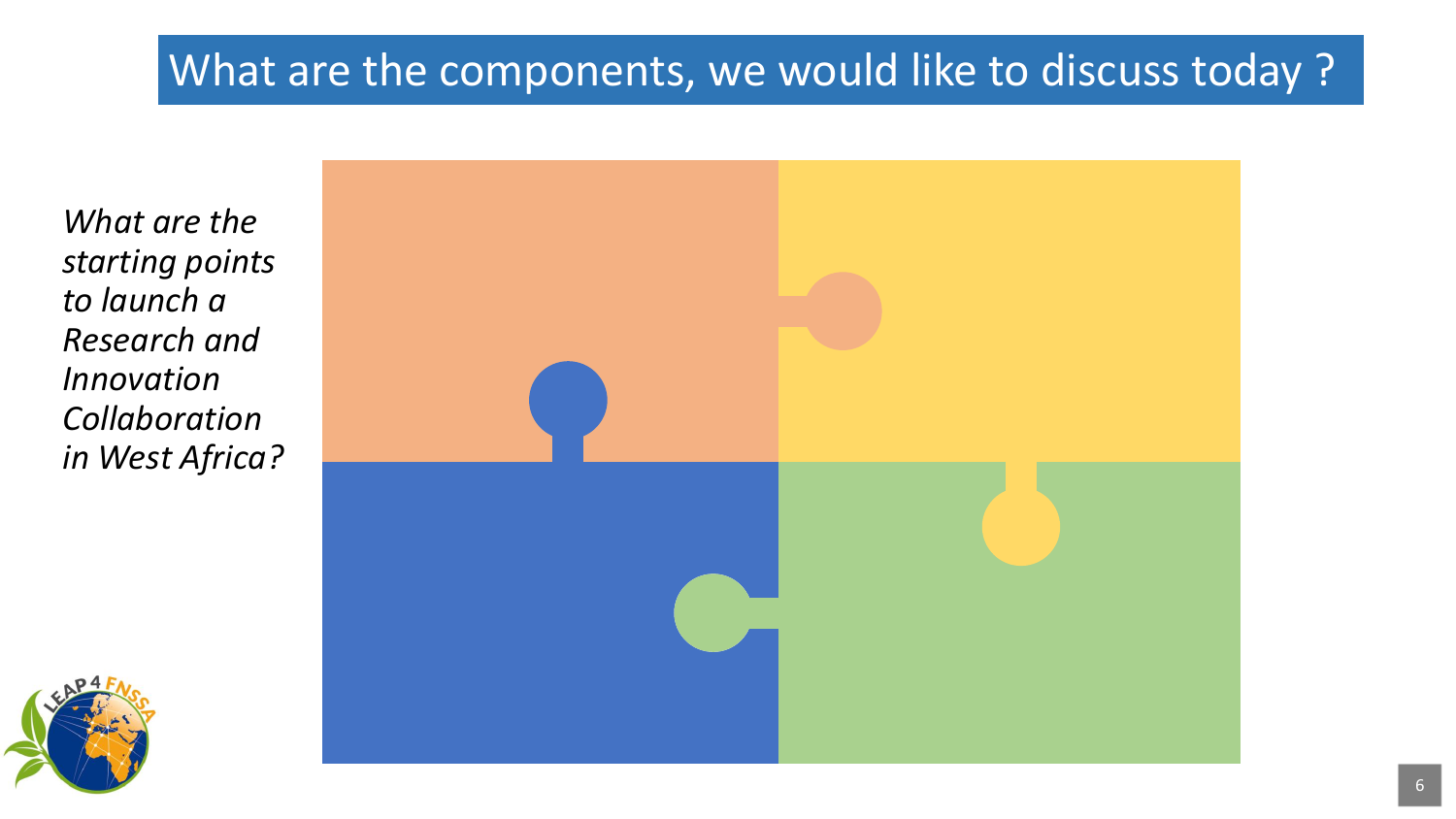#### **1. Topics for Action**

- FNSSA ROADMAP with topics.
- West African Demand for knowledge.
- *What are the main challenges in the region?*
- *Existing subregional and regional R&I agenda(s) & Programme (s).*

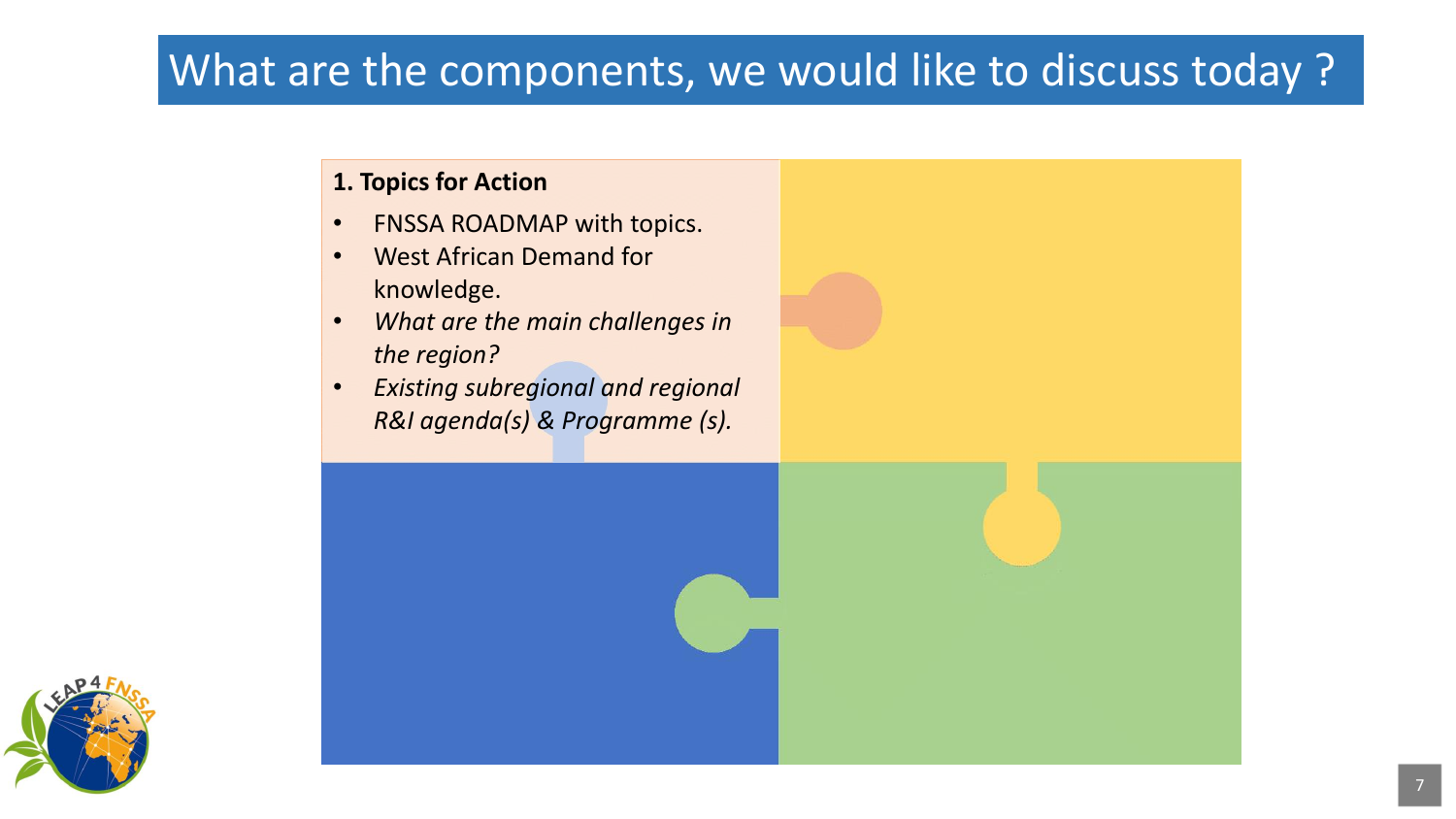#### **1. Topics for Action**

- FNSSA ROADMAP with topics.
- West African Demand for knowledge.
- *What are the main challenges in the region?*
- *Existing subregional and regional R&I agenda(s) & Programme (s).*

#### **2. Building FNSSA Alliances upon existing networks**

- Invite actors with specific mandates and position to form alliances.
- Attract partners, who are at the moment not represented in active networks.



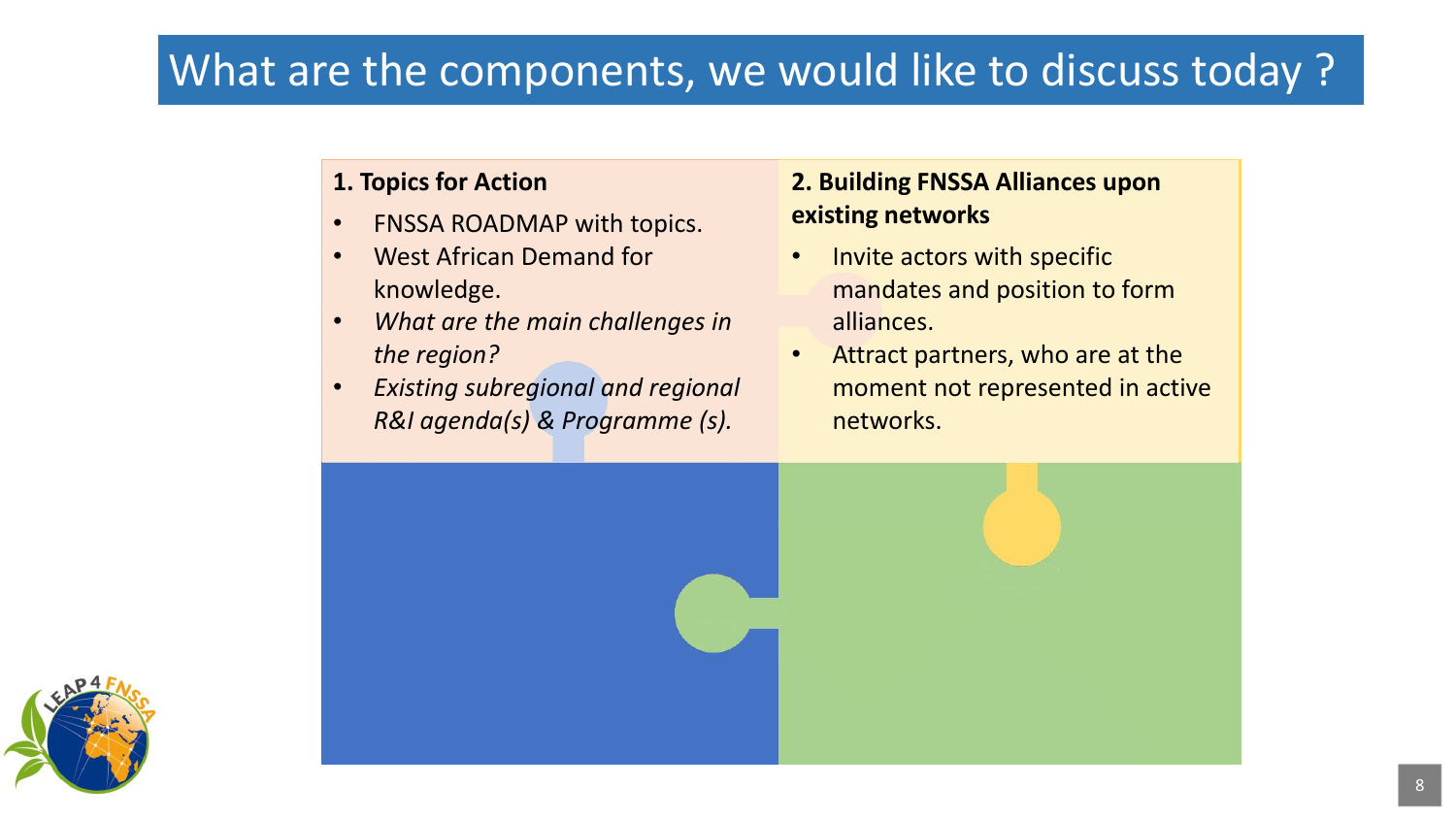#### **1. Topics for Action**

- FNSSA ROADMAP with topics.
- West African Demand for knowledge.
- *What are the main challenges in the region?*
- *Existing subregional and regional R&I agenda(s) & Programme (s).*

#### **2. Building FNSSA Alliances upon existing networks**

- Invite actors with specific mandates and position to form alliances.
- Attract partners, who are at the moment not represented in active networks.

#### **3. Research models addressing subregional challenges**

- Jointly define Theory of Change and Impact Pathways (TCIP).
- Build an FNSSA Alliance alongside to a research model.

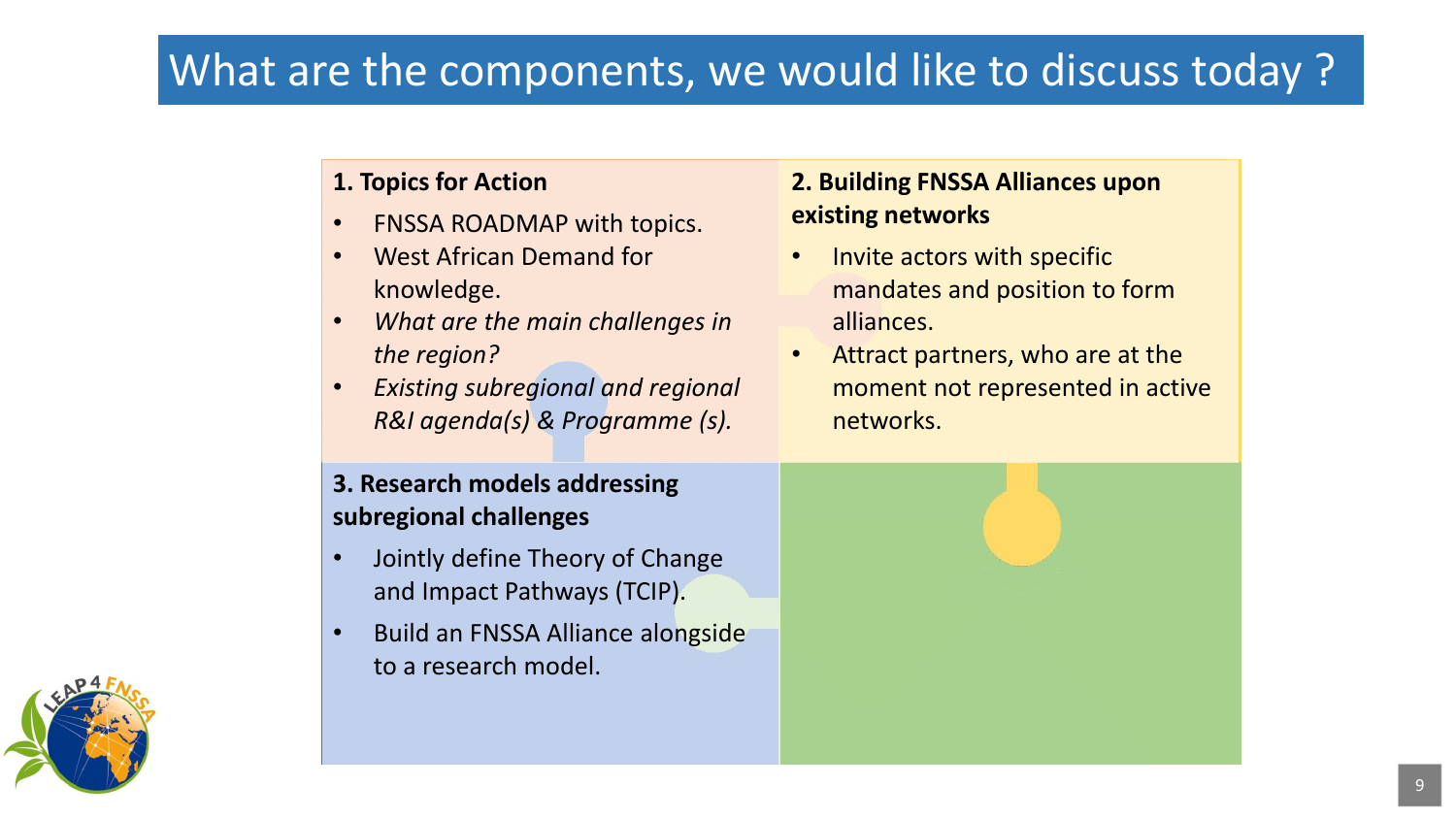#### **1. Topics for Action**

- FNSSA ROADMAP with topics.
- West African Demand for knowledge.
- *What are the main challenges in the region?*
- *Existing subregional and regional R&I agenda(s) & Programme (s).*

#### **3. Research models addressing subregional challenges**

- Jointly define Theory of Change and Impact Pathways (TCIP).
- Build an FNSSA Alliance alongside to a research model.

#### **2. Building FNSSA Alliances upon existing networks**

- Invite actors with specific mandates and position to form alliances.
- Attract partners, who are at the moment not represented in active networks.

#### **4. Link research and practice**

- How do we integrate the innovators, who participate in this process.
- Keyword "knowledge based society"
- Knowledge being the efficient use of information to react towards constant change.

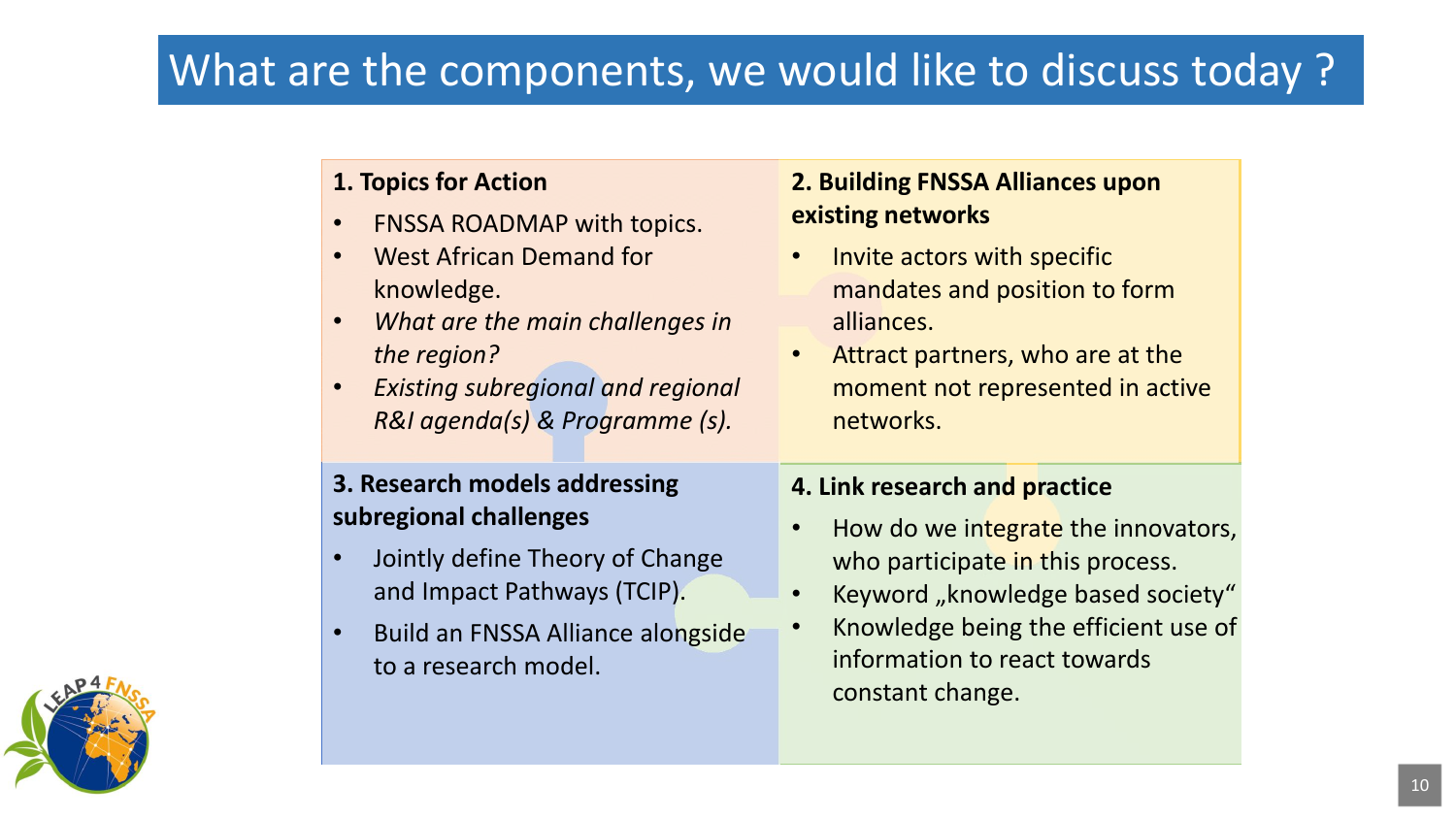#### **1. Topics for Action**

- FNSSA ROADMAP with topics.
- West African Demand for knowledge.
- *What are the main challenges in the region?*
- *Existing subregional and regional R&I agenda(s) & Programme (s).*

### **Dr. Hamidou Hamadou TAMBOURA Dr. Sylvie LEWICKI**

**Dr. Abdou TENKOUANO Dr. Irene ANNOR-FREMPONG Ernest AUBEE Moumini SAVADOGO**



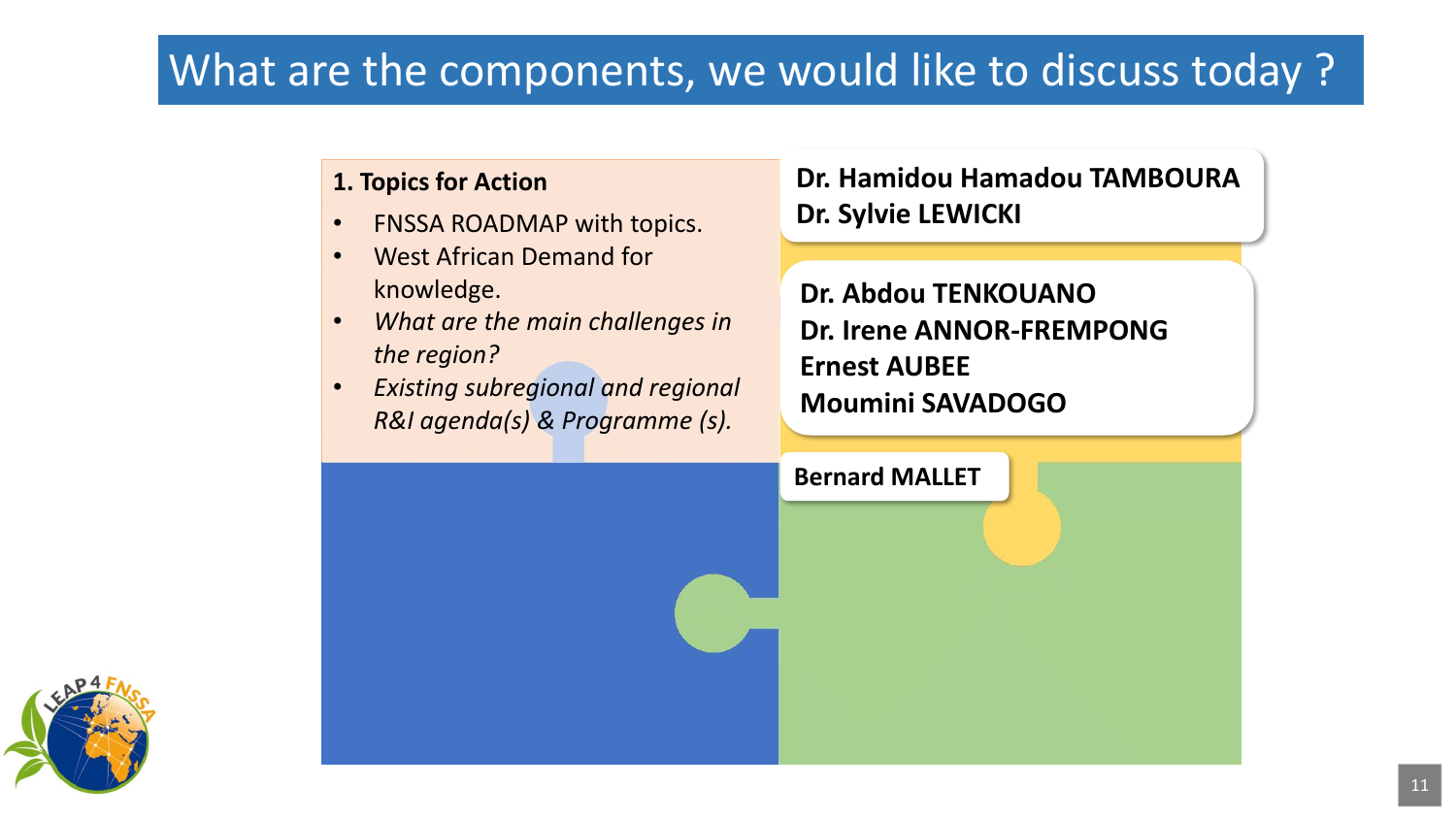**Dr. Abdou TENKOUANO, Dr. Irene ANNOR-FREMPONG, Ernest AUBEE, Dr. Moumini SAVADOGO** 

#### **2. Building FNSSA Alliances upon existing networks**

- Invite actors with specific mandates and position to form alliances.
- Attract partners, who are at the moment not represented in active networks.

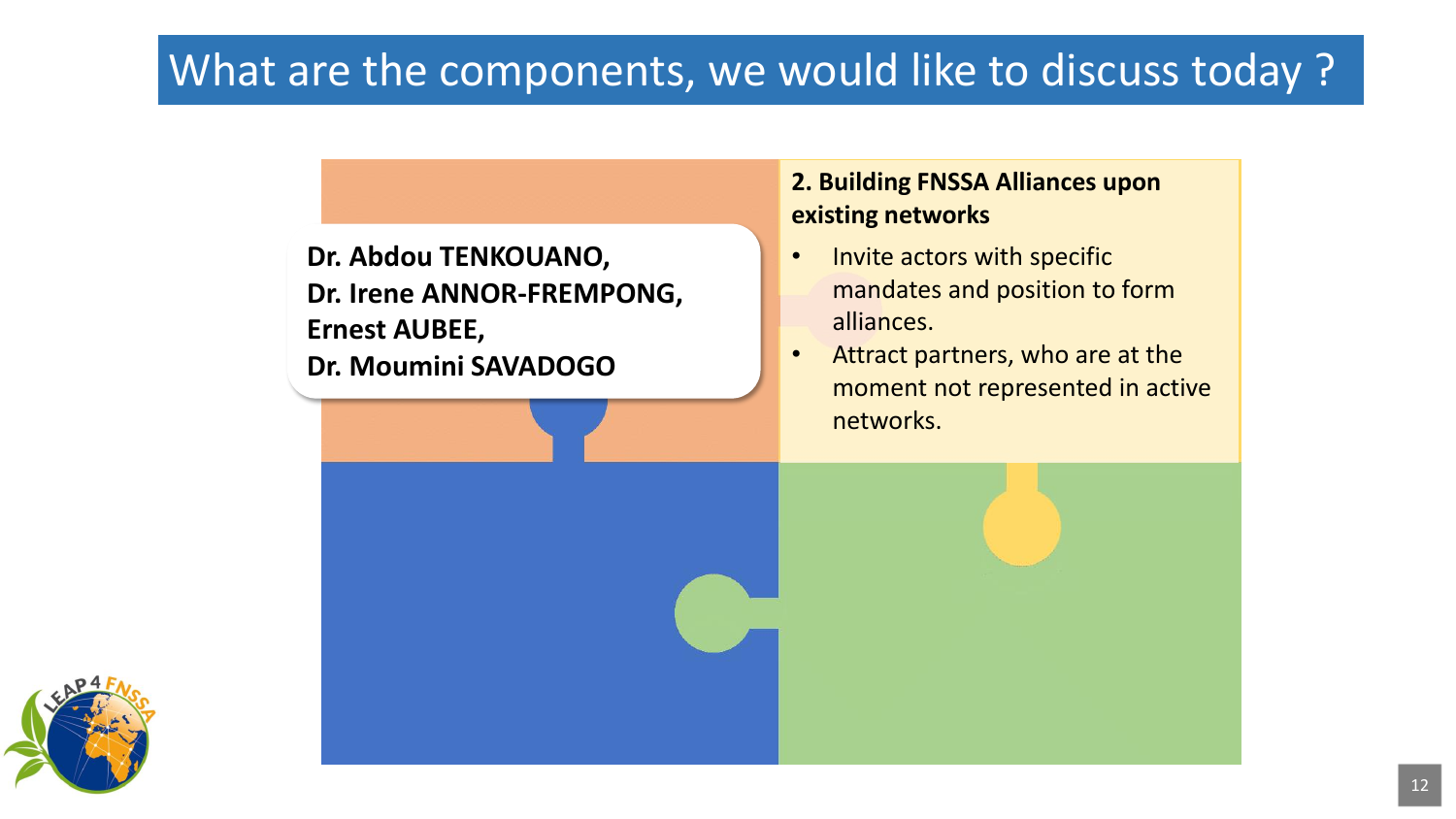

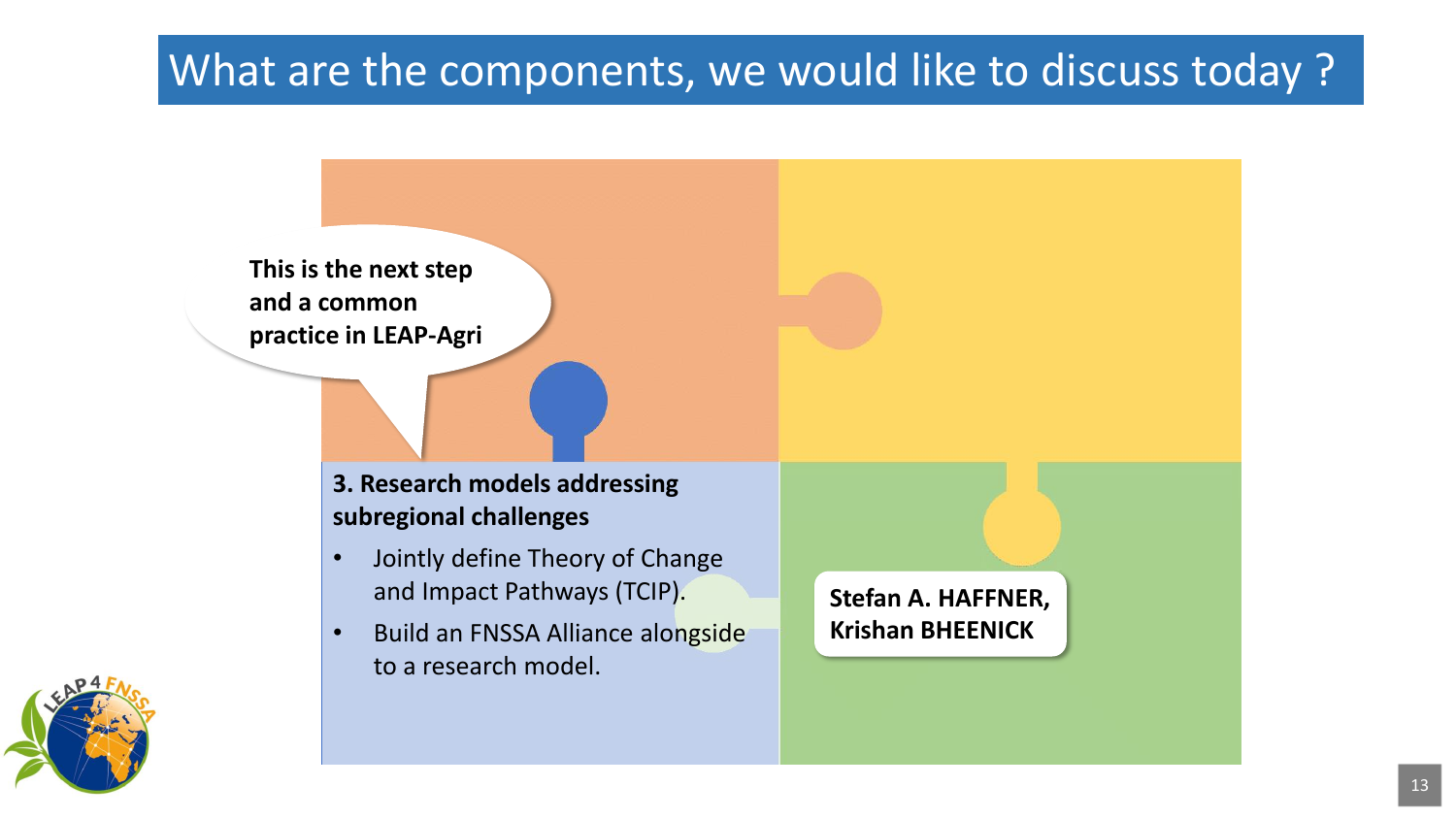

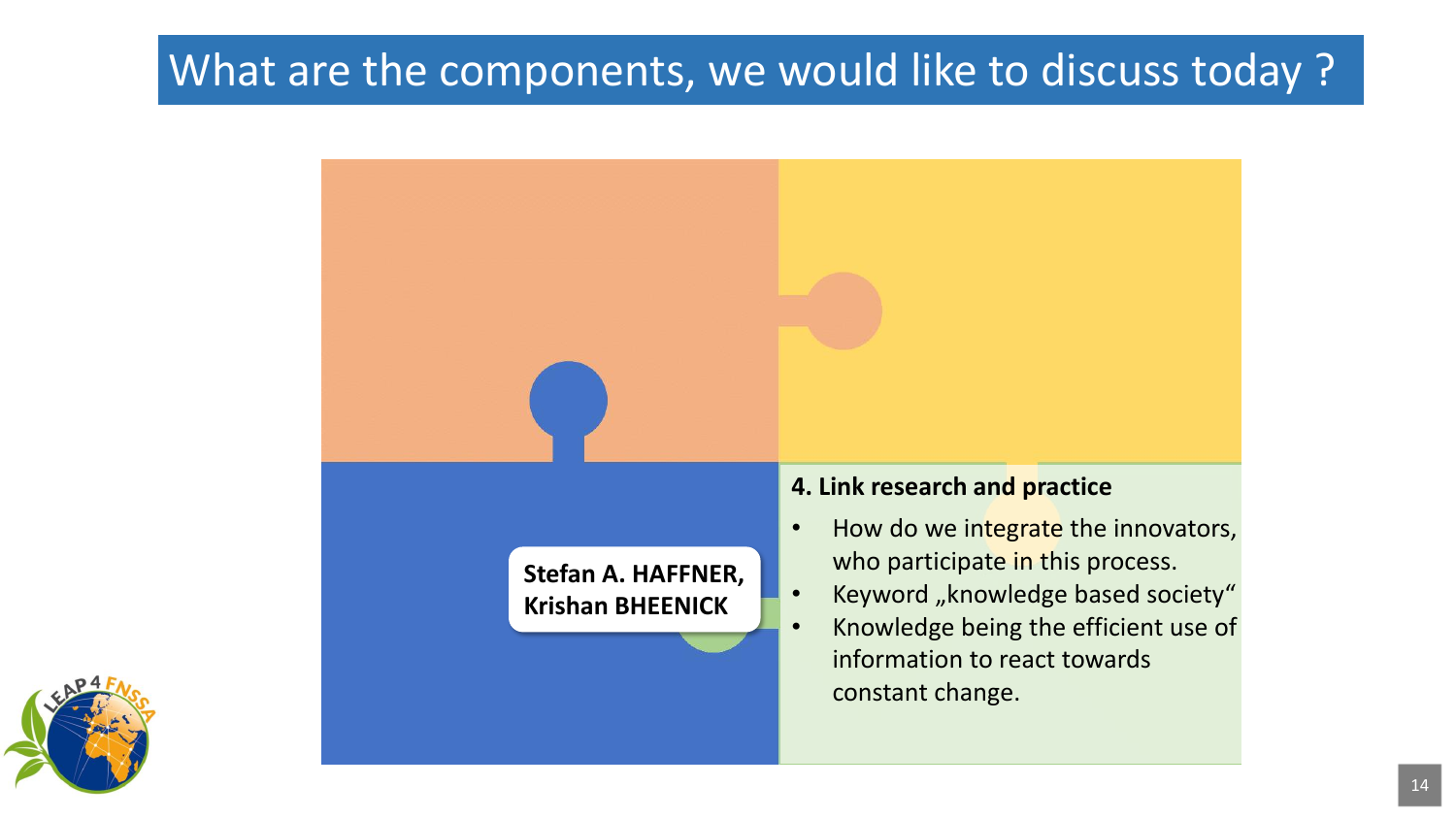### Our discussion today

- 1. What do you think about the idea to launch a West African Chapter of the AU-EU-Partnership, to launch a West African FNSSA alliance?
- 2. What are the selling points to launch West African FNSSA Alliance?
- 3. What are the challenges to launch West African FNSSA Alliance?
- 4. How should actors be mobilized?

E.g. on the basis of a jointly developed research agenda & TCIP?

5. What are the steps to set up the FNSSA alliance and trigger a first collaboration?



6. Other topics?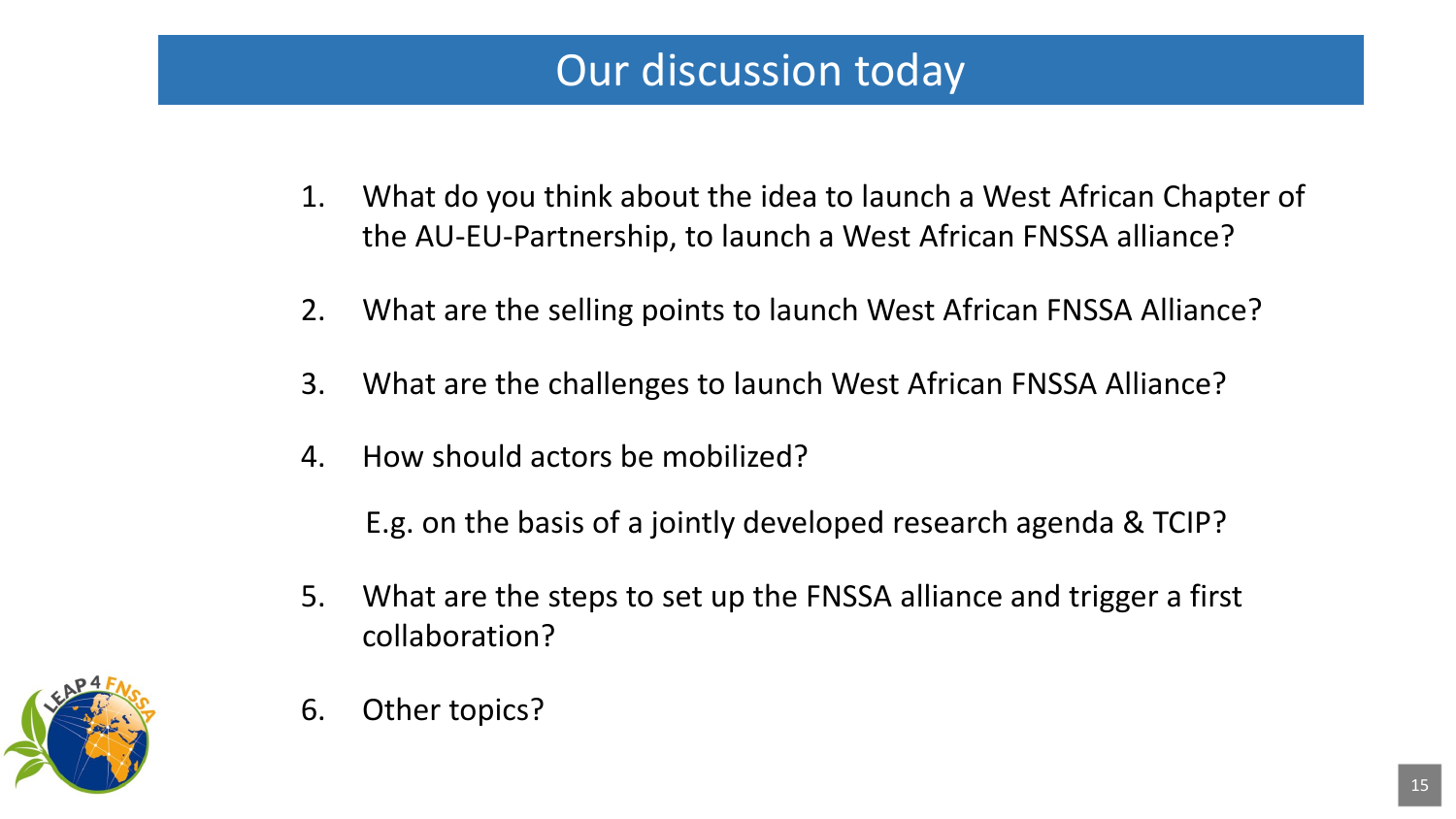### Schedule today

## **Panel 1 - 10.40 – 13.00**

```
10:40 – 10:50
```
Introduction and presentation of panel members. (10 Minutes)

**10:50 – 12:00** 

Presentations by panel 1 participants

**12:00 – 12:40** 

Discussion together with participants from panel 0. Questions from the udience.

**12:40 – 13:00** Wrap up